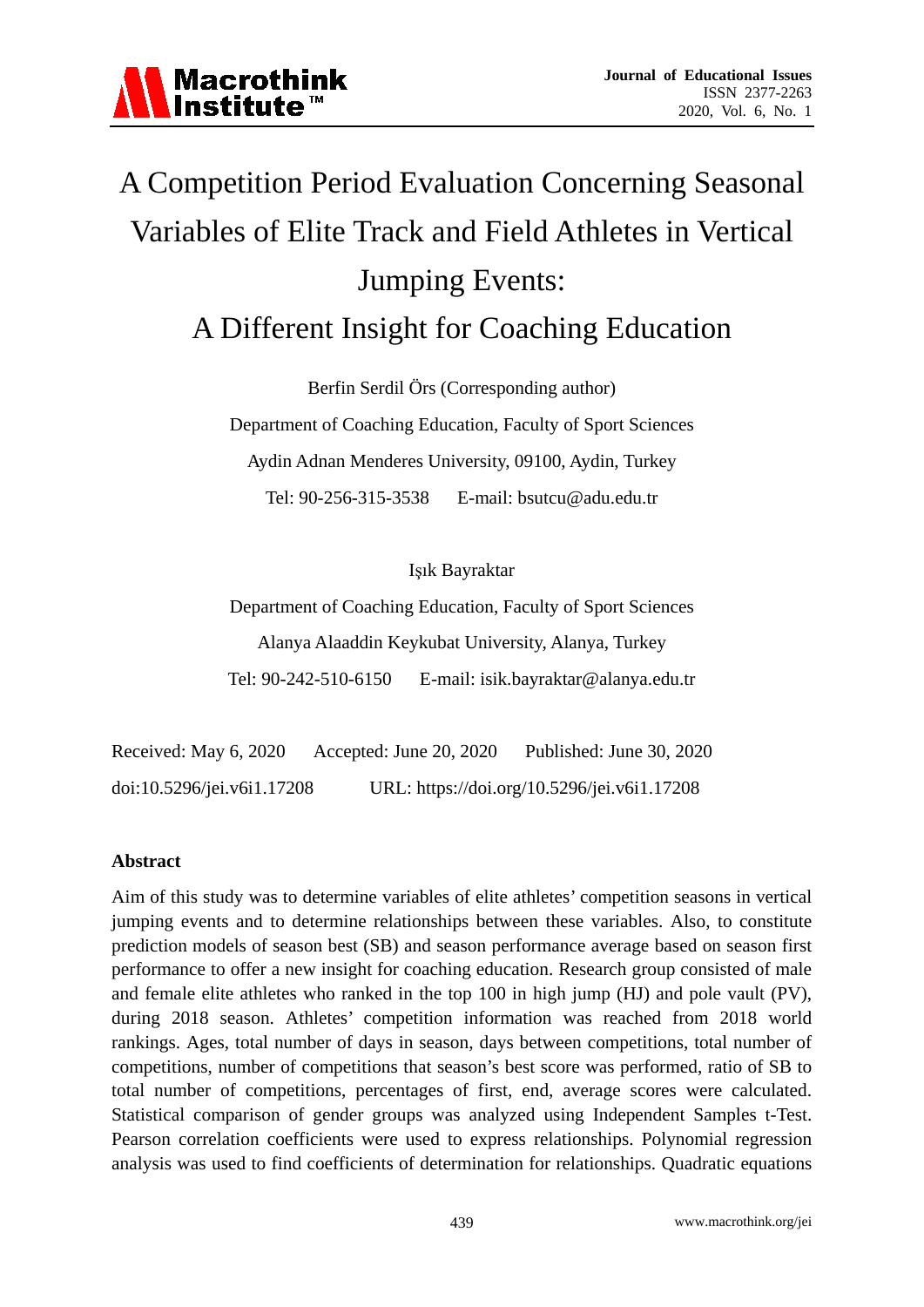

were calculated to predictive SB performance and season average performances according average of first two performances by gender/events. In PV, there were differences between genders for season first, end, and average percentages calculated according to SB ( $p < 0.05$ ). Strong relationships were determined between season average and season first performances in female athletes. Predicted models created according to season first performance may be considered as early evaluations for coaches. Coach can use these prediction models as a new and different education material for their training plans. By doing so, in case of calculating a prediction far away from the coach's aim it is possible that coach can take necessary measures at the beginning of season.

**Keywords:** Coaching education, Periodization, Competitive phase, Athletics, Season best, Prediction equation

#### **1. Introduction**

There are many different events in athletics and recently jumping events has become more popular among these events thanks to social media. High jump (HJ) is classified in the group of complex cyclic-acyclic movements, and the main objective of the HJ is to bring the jumper's center of mass to a maximum height when crossing the bar (Coh & Supej, 2008). Over the past 100 years, the pole vault (PV) has evolved into one of the most dynamic and challenging events in track and field (Rebella et al., 2008) with the introduction of the elastic pole in the late 1960s energetic aspects of the PV have changed decisively. Behind all these progresses, inventions and innovations can be seen as effective elements in the fields such as athlete selection, techniques, materials, technology depending on the development of sports sciences.

To jumping events, one of the high efficiency sports, training plan is indispensable for achieving targeted performance, as other Olympic events. Training scientists agree that if the annual plans are determined according to the targets such as the aim, the content, the equipment and the methods applied in the training, which is specific to the sports event, high efficiency levels can be reached by athletes. In other words, the concept of periodization and its effect on the development of records is one of the main subjects of training science as a key to achieving high level performance especially in target competitions.

The foundations of modern periodization were developed in the Soviet Union around the time of the Russian revolution, training periodization, established in general in the 1960s and initially based on the experience of high performance sport in the former Union of Soviet Socialist Republics (USSR), is definitely one of the most practically oriented sport events of training theory (Issurin, 2010; Naclerio et al., 2013). Although the continued evolution of sport and sport science has contributed to an enormous accumulation of knowledge, the traditional model of periodization as established about five decades ago, evidence and training technologies since that time have not changed much (Issurin, 2010). In the literature, there are many different definitions of periodization; Haff (2013) defined the periodization as fundamentally a planning paradigm in which training interventions are structured to maximize the performance or to adaptive responses in relation with the athletes' needs, moreover, according to Naclerio et al. (2013) periodization is the methodical planning and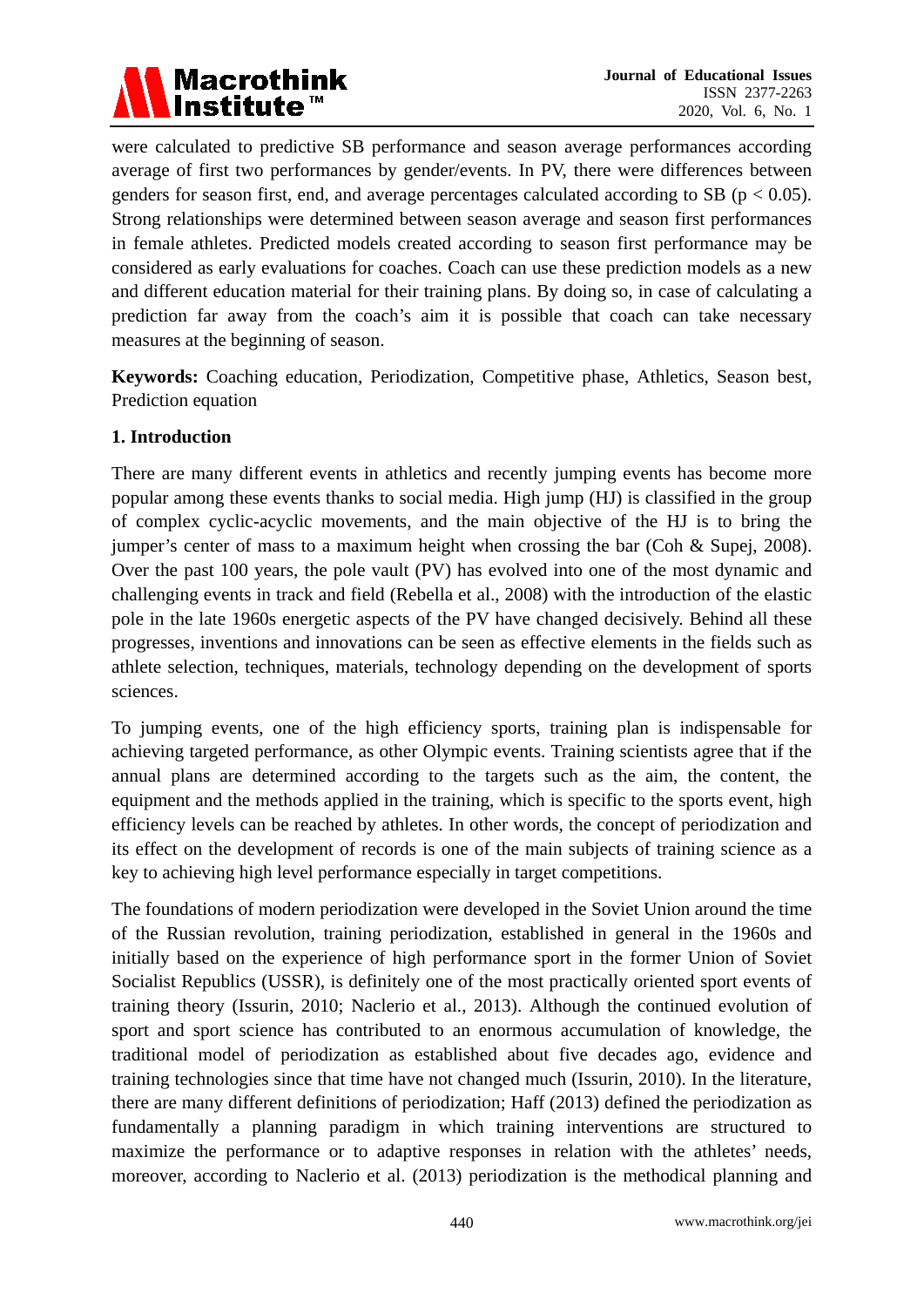

structuring of training process that involve a logical and systematic sequencing of multiple training variables such as intensity, volume, frequency, recovery period and exercises in an integrative fashion and it is aimed to optimize specific performance outcomes at predetermined time points. If we approach to summarize all these mixed sentences; periodization is planning and organizing the trainings for a specific purpose (Açıkada, 2018).

Commonly used in many sports events are the division of the year into three main training phases: (1) preparation, (2) competition, and (3) transition (Bompa, 1994; Matveyev, 1981). Depending on the level and targets of the athlete, it is important to design the competitions determined in the activity program in order of priority. The first priority competitions are the ones where the highest peak form is expected (2-4 competitions), the second priority competitions are the ones that are expected to reach the high peak form and are in preparation for the highest peak form (6-8 competitions) (Açıkada & Bayraktar, 2018). For the competition period, which is a phase of the annual training planning, the time when the athlete starts the season, the total number of competitions, the frequency of the competition, the peak performance in the target competition, and the sustainable success are the questions that the coaches should answer before the season and the issues to be dealt with.

In accordance with all this information, the aim of this study was to determine the variables of elite athletes' competition seasons in vertical jumping events of athletics and to determine the relationships between these variables. Also, to constitute prediction models of season best (SB) and season performance average based on season first performance to offer a new insight for coaching education.

### **2. Method**

The research group consisted of male and female elite athletes who ranked in the top 100 in HJ and PV events during the 2018 season.

#### *2.1 Data Collection*

The athletes' competition information in the season was reached from the 2018 world rankings that are published in the International Athletic Federation's (IAAF) official web page. Date of birth for each athlete, dates of the competitions he/she made during the season, and the ratings they had obtained were recorded from the database. The age of the athletes, the total number of days in the season (season days), the number of days between the competitions (days/comp.), the total number of competitions (total comp.), the number of competitions in which the season's best (SB) performance was achieved (SB comp.), the ratio of the SB to the total number of competitions (SB%), the percentages of the first (start%), end (end%) and average (mean%) scores were calculated.

#### *2.2 Statistical Analysis*

General characteristics of the participants were presented as means and standard deviations (±SD). Statistical comparison of the gender groups was carried out using Independent Samples t-Test. Pearson correlation coefficients (r) were used to express the relationships between parameters. Interpretation of correlation coefficients was as follows:  $r \le 0.49$  weak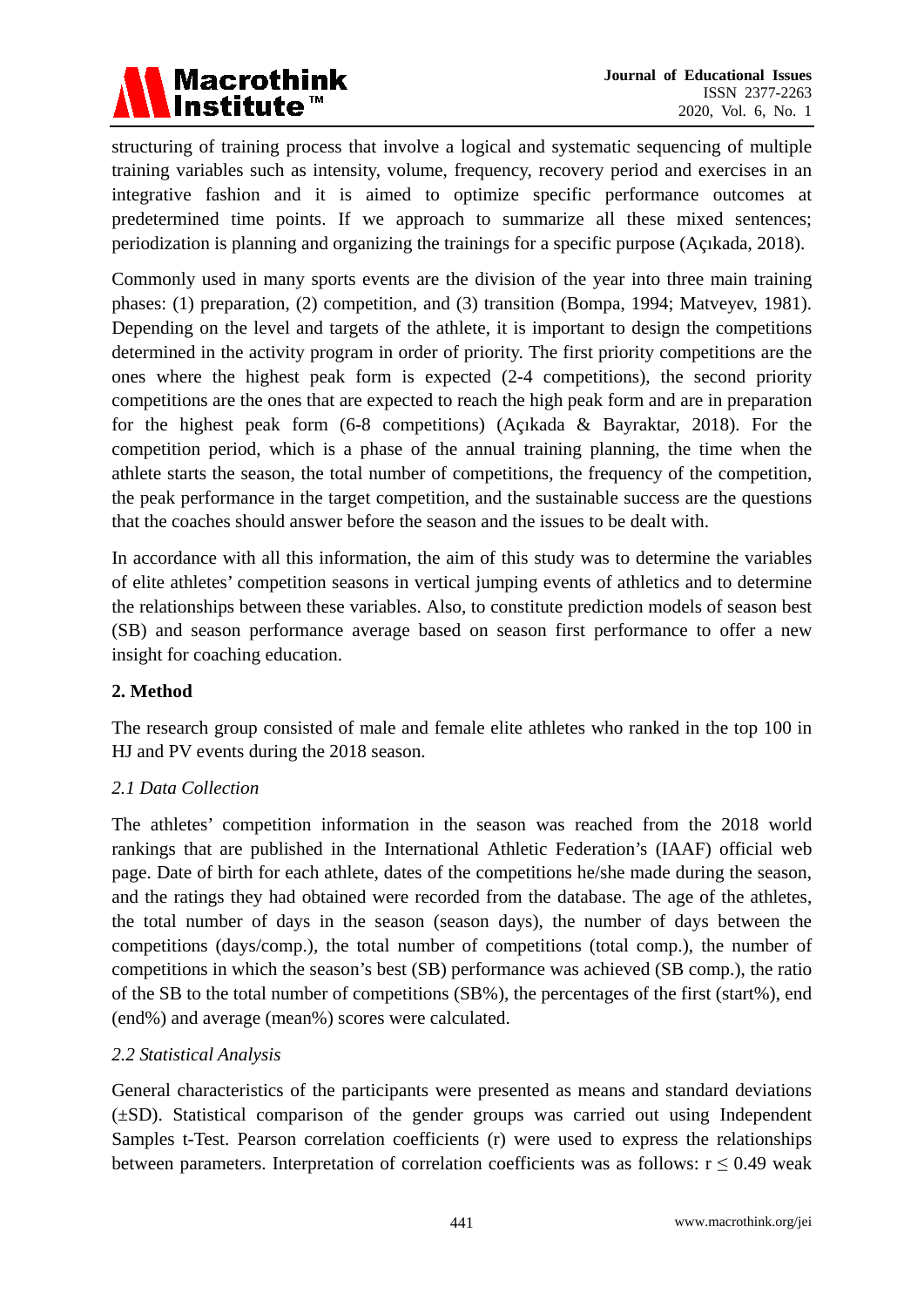

relationship;  $0.50 \le r \le 0.74$  moderate relationship; and  $r \ge 0.75$  strong relationship (Portney & Watkins, 2015). Polynomial regression analysis was used to find coefficients of determination (r2) for the relationships. The quadratic equations were calculated to predictive SB performance and season average performances according the average of first two performances (AF2P) by gender and events. For the statistical procedure IBM-SPSS 20.0 software was applied and statistical significance was set at  $p < 0.05$ .

#### **3. Results**

The average and standard deviation values, the comparisons, in terms of gender with respect to the variables examined within the scope of the research are given in tables below.

|  |              |                 |        | Season Days/ |      | Total             | <b>SB</b> | <b>SB</b> |       |                                                                        |           |      |      |      |      |                   |
|--|--------------|-----------------|--------|--------------|------|-------------------|-----------|-----------|-------|------------------------------------------------------------------------|-----------|------|------|------|------|-------------------|
|  |              |                 | Age    | Days         |      | Comp. Comp. Comp. |           | Comp%     | First | AF2P                                                                   | <b>SB</b> | Mean | End  |      |      | Start% End% Mean% |
|  | M            | Mean 24.2 112.4 |        |              | 13.2 | 8.8               | 4.7       | 53.6      | 2.18  | 2.19                                                                   | 2.26      | 2.19 | 2.19 | 96.5 | 96.9 | 97.0              |
|  | $(n=100)$ SD |                 | 4.1    | 45.5         | 4.7  | 3.2               | 3.1       | 27.5      | 0.07  | 0.06                                                                   | 0.04      | 0.05 | 0.07 | 2.9  | 2.4  | 1.0               |
|  | F            | Mean 22.6 107.1 |        |              | 12.4 | 9.1               | 4.7       | 53.4      | 1.82  | 1.82                                                                   | 1.88      | 1.82 | 1.82 | 96.4 | 96.6 | 96.8              |
|  | $(n=100)$ SD |                 | 4.0    | 40.9         | 5.0  | 3.1               | 2.3       | 24.0      | 0.06  | 0.06                                                                   | 0.05      | 0.05 | 0.06 | 2.1  | 2.4  | 1.0               |
|  |              | p               | $.01*$ | .38          | .21  | .49               | .96       | .96       |       | $ 10001* $ $ 0001* $ $ 0001* $ $ 0001* $ $ 0001* $ $ 0001* $ $ 0001* $ |           |      |      |      | 0.38 | .24               |

Table 1. Descriptive statistics and comparing seasonal variables of high jumpers by gender

*Note*. \* p < 0.05, SD: Standard Deviation, SB: Season Best, M: Male, F: Female, AF2P: Average of First Two Performances.

|                |                 | Age | Season Days/<br>Days | Comp. | Total | <b>SB</b><br>Comp. Comp. | <b>SB</b><br>Comp% | First | AF2P | <b>SB</b>                                                   | Mean | End  | Start% |      | End% Mean% |
|----------------|-----------------|-----|----------------------|-------|-------|--------------------------|--------------------|-------|------|-------------------------------------------------------------|------|------|--------|------|------------|
| M              | Mean 23.9 113.6 |     |                      | 11.1  | 11.2  | 5.9                      | 54.1               | 5.38  | 5.38 | 5.62                                                        | 5.41 | 5.41 | 95.8   | 96.2 | 96.2       |
| $(n=100)$ $SD$ |                 | 4.2 | 34.0                 | 4.4   | 4.3   | 3.8                      | 27.8               | 0.23  | 0.19 | 0.13                                                        | 0.14 | 0.20 | 3.2    | 2.9  | 1.0        |
| F              | Mean 23.7 105.3 |     |                      | 11.1  | 10.4  | 6.4                      | 60.3               | 4.21  | 4.23 | 4.47                                                        | 4.28 | 4.28 | 94.3   | 96.0 | 95.8       |
| $(n=100)$ SD   |                 | 4.3 | 35.2                 | 4.9   | 3.9   | 3.6                      | 25.0               | 0.27  | 0.21 | 0.17                                                        | 0.17 | 0.20 | 4.5    | 3.2  | 1.6        |
|                | $\mathbf{p}$    |     | $0.77 \, 0.09$       | 0.94  | 0.19  | 0.42                     | .10                |       |      | $ 10001* $ $ 0001* $ $ 0001* $ $ 0001* $ $ 0001* $ $ 001* $ |      |      |        | .76  | $.03*$     |

Table 2. Descriptive statistics and comparing seasonal variables of pole vaulters by gender

*Note*. \* p < 0.05, SB: Season Best, M: Male, F: Female, AF2P: Average of First Two Performances.

In vertical jumping events, it was seen that athletes' average age was 23 years in HJ female and 24 years in HJ man and PV for both genders. When events were compared according to genders, except performance level differences, in HJ only ages were found to be different between genders. In PV, there were differences between genders for season first, end, and average percentages calculated according to SB ( $p > 0.05$ ). The average SB performance for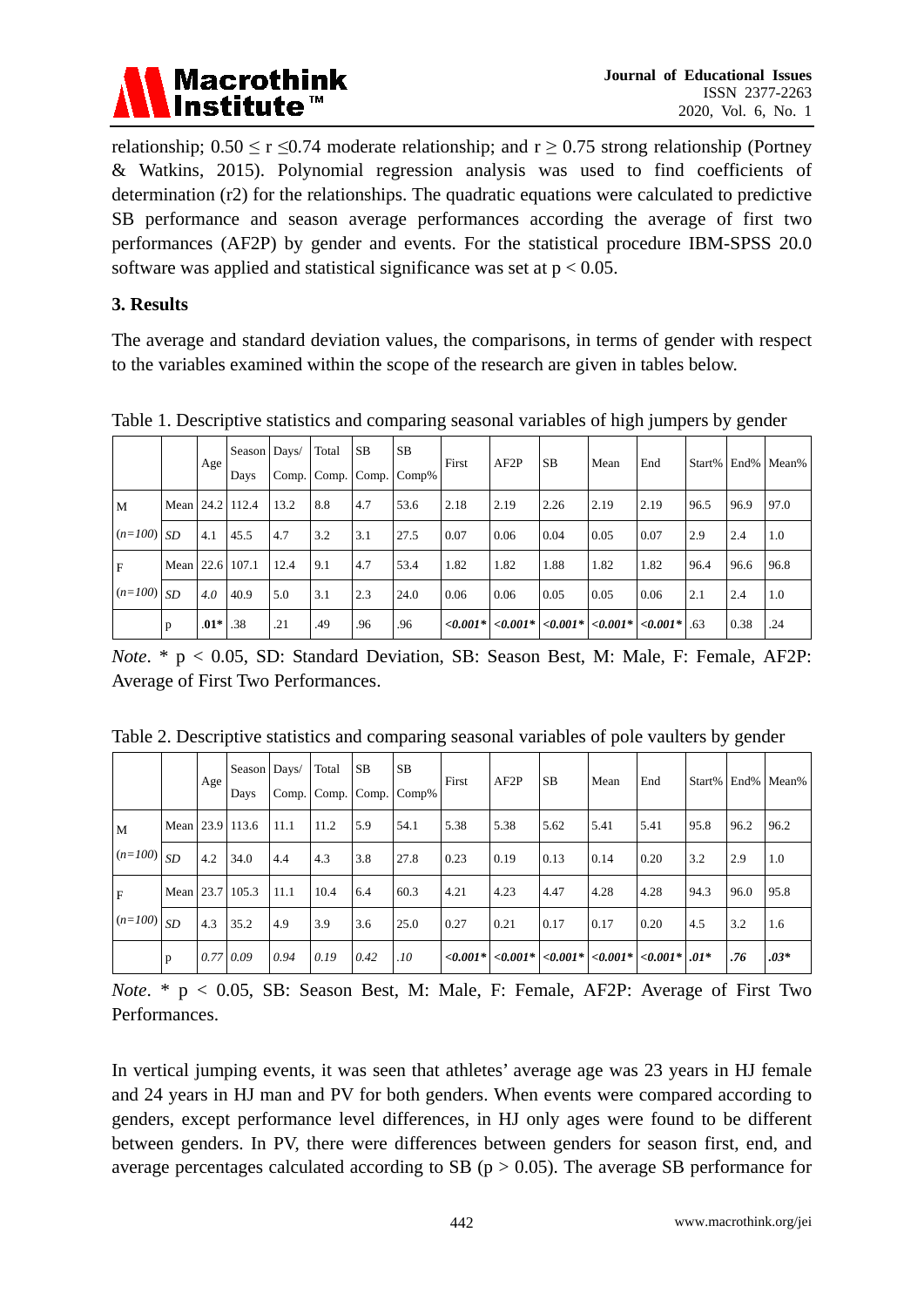

HJ was calculated as 2.26 m for men and 1.88 m for female athletes. In PV, it was 5.62 m for men and 4.47 m for female athletes. High jumpers' season first, season end, and season average values were 96-97% of SB performances and it was 94-96% for PV (Tables 1-2).

Table 3. The relationship of season first performance of vertical jumps with SB, season end, and average performance

| <b>Season First Performance</b> |               | <b>SB</b> | <b>Mean</b> | End     |         |
|---------------------------------|---------------|-----------|-------------|---------|---------|
|                                 |               | r         | $0.49*$     | $0.63*$ | $0.22*$ |
|                                 | <b>Male</b>   | p         | < 0.001     | < 0.001 | 0.03    |
| HJ                              |               | r         | $0.76*$     | $0.79*$ | $0.60*$ |
|                                 | <b>Female</b> | p         | < 0.001     | < 0.001 | 0.00    |
|                                 |               | r         | $0.63*$     | $0.66*$ | 0.18    |
|                                 | <b>Male</b>   | p         | < 0.001     | < 0.001 | 0.07    |
| <b>PV</b>                       |               | r         | $0.67*$     | $0.76*$ | $0.46*$ |
|                                 | <b>Female</b> | p         | < 0.001     | < 0.001 | 0.00    |

*Note*. \* p < 0.05, SB: Season Best.

When the relationships between season first and SB performances were analysed statistically significant, positive, and strong relationship ( $r = 0.76$ ) was found for female HJ. This relationship was at the moderate level for both men ( $r = 0.63$ ) and female ( $r = 0.67$ ) PV athletes. In vertical jumping events, positive strong relationships were determined between the season average and the season first performances in female athletes. This relationship was at the moderate level for men in both events. When the relationships between season first and season end performance were examined, moderate and low-level relationships were calculated for the athletes except PV male athletes (Table 3).

Table 4. The relationship of AF2P means at the beginning of the season of vertical jumps with SB, season average, and end performance

| AF2P at the beginning of the season |               | <b>SB</b> | <b>Mean</b> | End         |             |
|-------------------------------------|---------------|-----------|-------------|-------------|-------------|
|                                     | <b>Male</b>   |           | $0.64*$     | $0.79*$     | $0.39*$     |
|                                     |               |           | < 0.001     | < 0.001     | < 0.001     |
| HJ                                  | <b>Female</b> | r         | $0.79*$     | $0.88*$     | $0.66*$     |
|                                     |               | p         | < 0.001     | < 0.001     | $\le 0.001$ |
|                                     |               | r         | $0.75*$     | $0.79*$     | 0.30        |
|                                     | <b>Male</b>   | p         | < 0.001     | $\le 0.001$ | < 0.001     |
| <b>PV</b>                           | <b>Female</b> | r         | $0.71*$     | $0.84*$     | $0.50*$     |
|                                     |               | p         | < 0.001     | < 0.001     | 0.00        |

*Note*. \* p < 0.05, SB: Season Best, AF2P: Average of First Two Performances.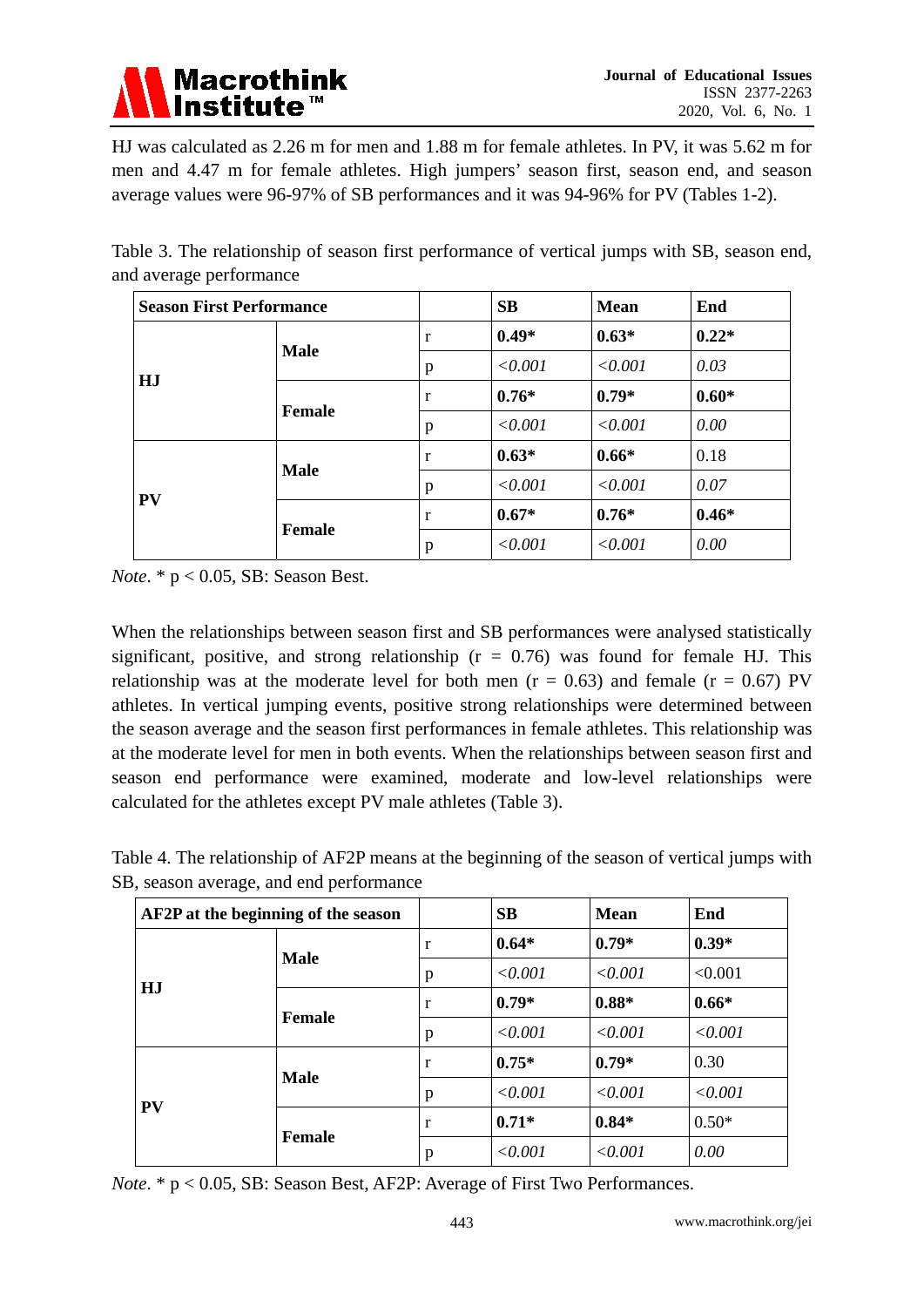

When the relationships between AF2P means at the beginning of the season and SB performances were analysed, statistically significant, moderate relationships were found for HJ male ( $r = 0.64$ ) and PV female ( $r = 0.71$ ). On the other hand, statistically significant and strong relationships were observed for HJ female ( $r = 0.79$ ) and PV male athletes ( $r = 0.75$ ) (Table 4).

|  |  | Table 5. The relationships of SB performance of athletes in vertical jumps with age, days |  |  |  |  |
|--|--|-------------------------------------------------------------------------------------------|--|--|--|--|
|  |  | between the competitions, total competition count                                         |  |  |  |  |

| <b>SB</b> |               |                  | Age      |          |                      | Season Days   Days/Comp.   Total Comp. |
|-----------|---------------|------------------|----------|----------|----------------------|----------------------------------------|
|           | <b>Male</b>   | r                | $0.42^*$ | 0.16     | $-0.22$ <sup>*</sup> | $0.41$ *                               |
|           |               | $\boldsymbol{p}$ | < 0.001  | 0.11     | 0.03                 | < 0.001                                |
| HJ        |               | r                | $0.35*$  | 0.08     | $-0.29$ **           | $0.47*$                                |
|           | Female        | $\boldsymbol{p}$ | < 0.001  | 0.41     | < 0.001              | < 0.001                                |
|           |               | r                | 0.14     | $0.41$ * | $-0.10$              | $0.49*$                                |
|           | <b>Male</b>   | $\boldsymbol{p}$ | 0.16     | < 0.001  | 0.31                 | < 0.001                                |
| <b>PV</b> |               | r                | $0.27^*$ | $0.36*$  | $-0.04$              | $0.31^*$                               |
|           | <b>Female</b> | p                | 0.01     | < 0.001  | 0.71                 | < 0.001                                |

*Note*. \* p < 0.05, HJ: High Jump, PV: Pole Vault.

Low, positive significant relationships were observed between SB and age of athletes for both genders in HJ and female PV athletes (Table 5). In another words, it can be said that athletes in these events have reached high performance levels in advanced ages. The low positive correlation between PV SB performance and the number of days of the season can be interpreted as athletes with higher performance levels have longer season days. There was a low level of positive relationship between the SB performances of all vertical jumping athletes and the total number of competitions. It can be said that elite athletes participated in more competitions during the season (Table 5).

When the relationship between season first performance and other season variables was examined, it was found that the relationship between the AF2P mean and these variables was higher than the season first performance. For this reason, the AP2P was used to predict SB performance and season performance average of the athletes. The equations that predict the SB and season average performances are given below.

**I.** A quadratic regression analysis was performed between the average of AF2P and SB performance variables which showed high positive correlation. According to this:

a) In female's HJ, it was seen that the AF2P could explain 70% of the SB performance. In other words, 70% of SB performance is related to the AF2P. SB Prediction equation related to AF2P:

 $SB = 10.211 + (AF2P \times -9.746) + [(AF2P)^2 \times 2.839]$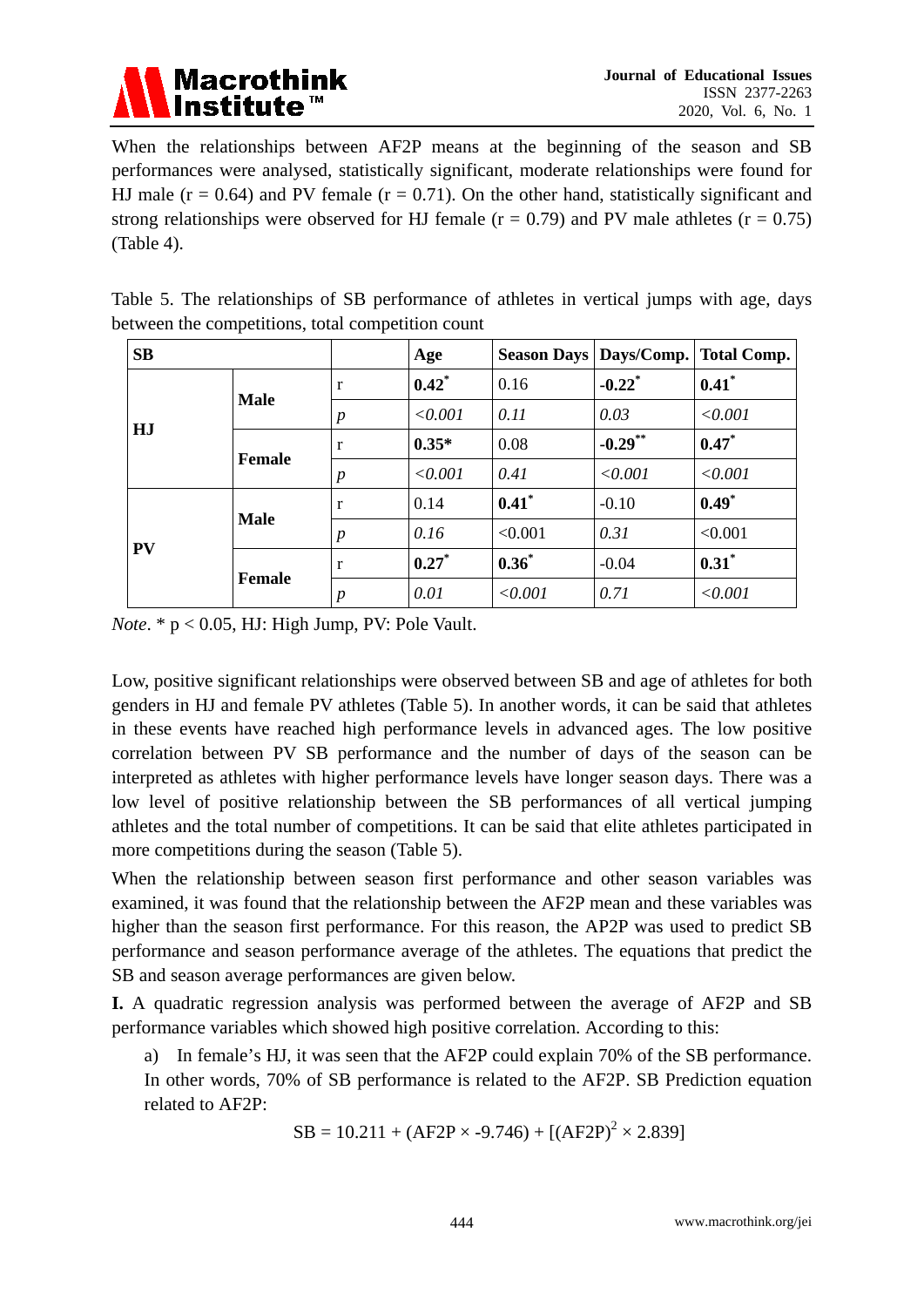

b) In male's HJ, it was seen that AF2P could explain 57% of the SB performance. In other words, 57% of SB performance is related to AF2P. SB Prediction equation related to AF2P:

$$
SB = 16.508 + (AF2P \times -13.533) + [(AF2P)^{2} \times 3.207]
$$

c) In female's PV, it was seen that AF2P could explain 57% of the SB performance. In other words, 57% of SB performance is related to AF2P. SB Prediction equation related to AF2P:

 $SB = 12.642 + (AF2P \times -4.435) + [(AF2P)^{2} \times 0.59]$ 

d) In male's PV, it was seen that AF2P could explain 64% of the SB performance. In other words, 64% of SB performance is related to AF2P. SB Prediction equation related to AF2P:



$$
SB = 22.41 + (AF2P \times -6.763) + [(AF2P)^{2} \times 0.676]
$$



Figure 1. The relationship between SB performance and AF2P of female high jumpers  $(r=0.79, p<0.001; r^2=0.70)$ 

Figure 2. The relationship between SB performance and AF2P of male high jumpers  $(r=0.64, p<0.001; r^2=0.57)$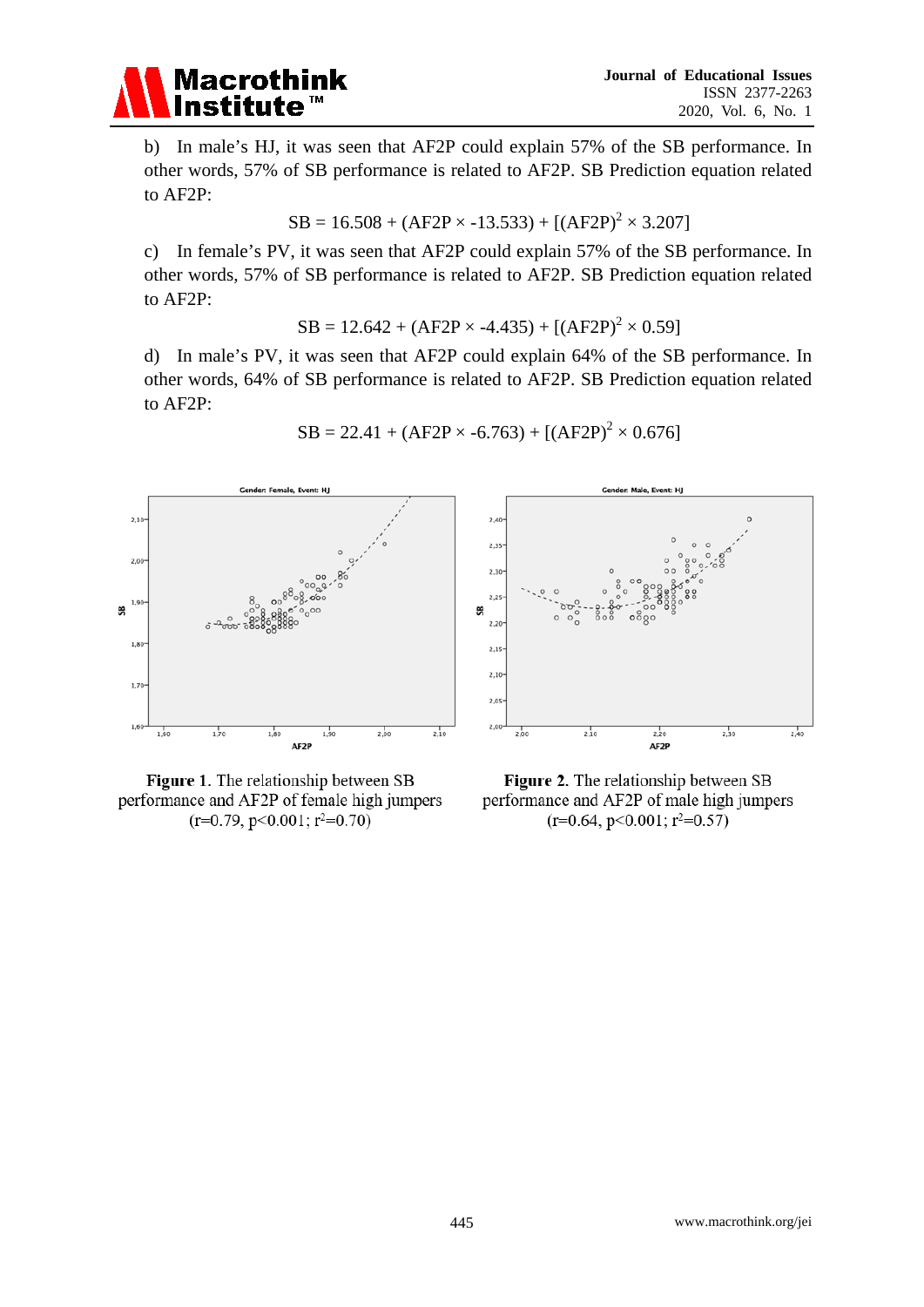



Figure 3. The relationship between SB performance and AF2P of female pole vaulters  $(r=0.71, p<0.001; r^2=0.57)$ 



Figure 4. The relationship between SB performance and AF2P of male pole vaulters  $(r=0.75, p<0.001; r^2=0.64)$ 

**II.** A quadratic regression analysis was performed between the AF2P and season performance average variables which showed high positive correlation. According to this:

e) In female's HJ, it was seen that the AF2P could explain 80% of the season average performance. In other words, 80% of season performance average is related to AF2P. SB Prediction equation related to AF2P:

Season Performance Average =  $5.944 + (AF2P \times -5.254) + [(AF2P)^2 \times 1.642]$ 

f) In male's HJ, it was seen that AF2P could explain 68% of the season performance average. In other words, 68% of season performance average is related to AF2P. SB Prediction equation related to AF2P:

Season Performance Average =  $11.213 + (AF2P \times -8.87) + [(AF2P)^2 \times 2.168]$ 

g) In female's PV, it was seen that AF2P could explain 73% of the season performance average. In other words, 73% of season performance average is related to AF2P. SB Prediction equation related to AF2P:

Season Performance Average =  $8.521 + (AF2P \times -2.679) + [(AF2P)^2 \times 0.395]$ 

h) In male's PV, it was seen that AF2P could explain 64% of the season performance average. In other words, 64% of season performance average is related to AF2P. SB Prediction equation related to AF2P:

Season Performance Average =  $11.381 + (AF2P \times -2.805) + [(AF2P)^2 \times 0.315]$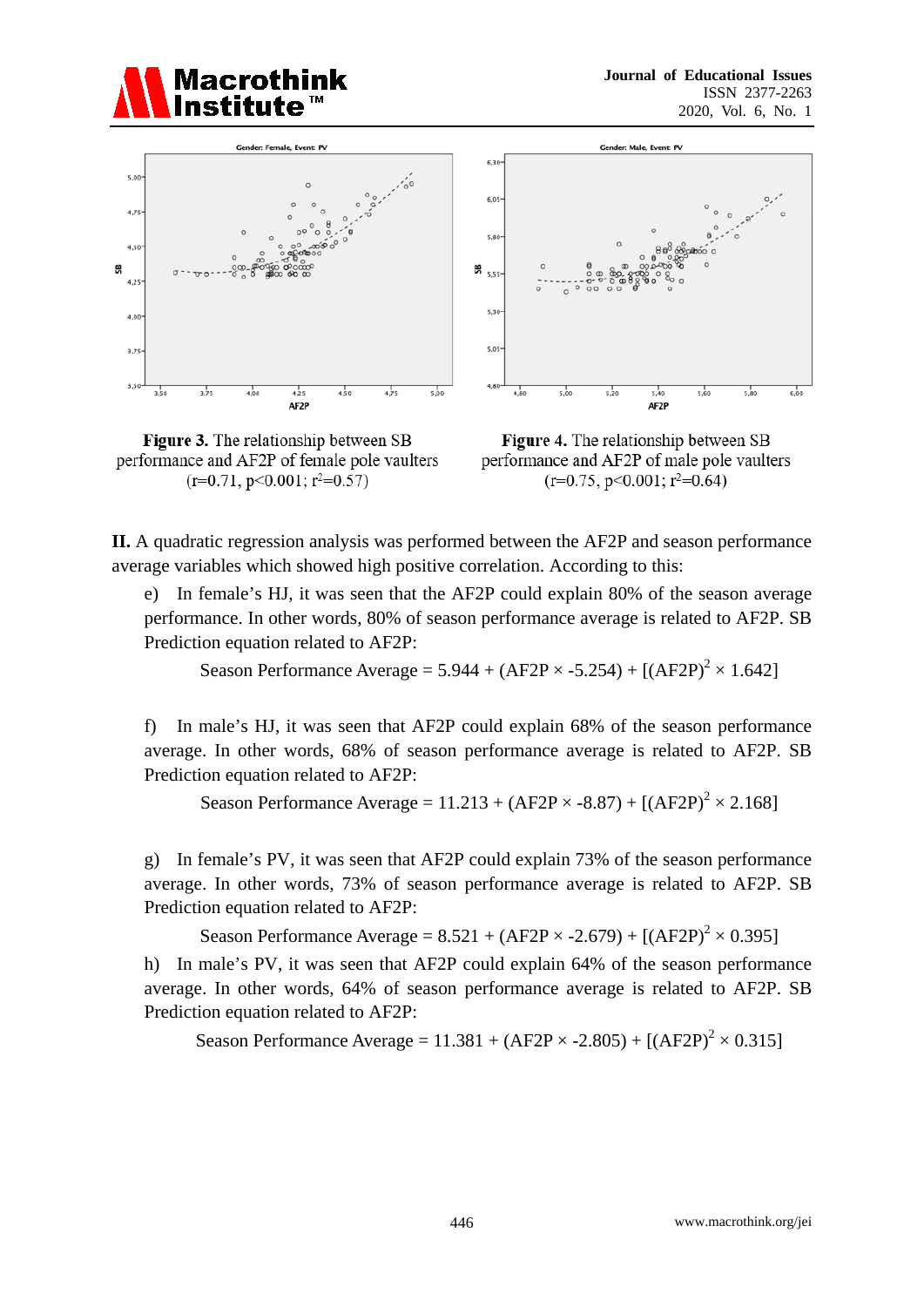



Figure 5. The relationship between season average performance and AF2P of female high jumpers (r=0.88, p<0.001; r<sup>2</sup>=0.80)



Figure 7. The relationship between season average performance and AF2P of female pole vaulters (r=0.73, p<0.001; r<sup>2</sup>=0.57)



Figure 6. The relationship between season average performance and AF2P of male high jumpers (r=0.79, p<0.001; r<sup>2</sup>=0.68)



Figure 8. The relationship between season average performance and AF2P of male pole vaulters (r=0.79, p<0.001; r<sup>2</sup>=0.64)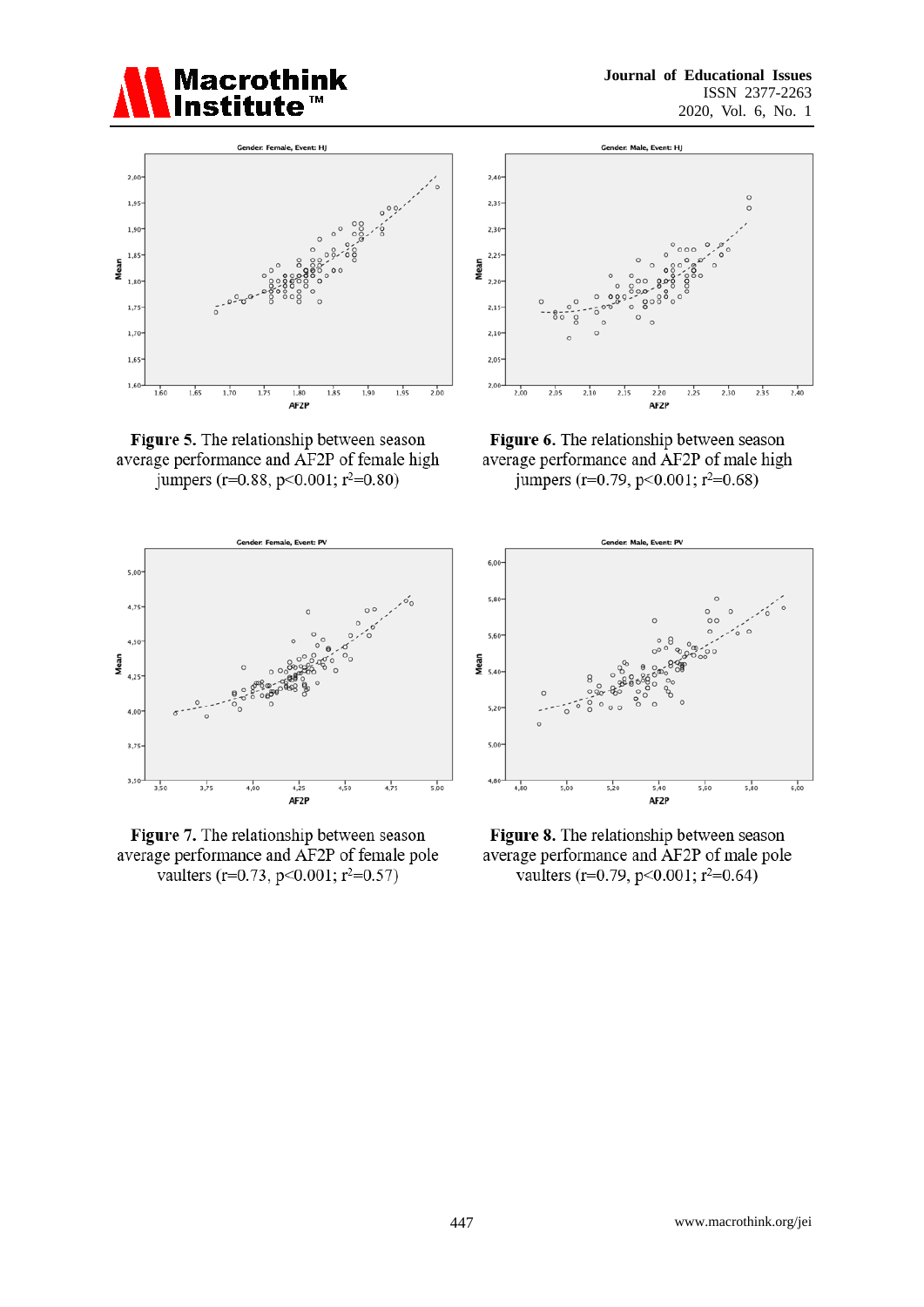

Table 6. Experimenting with prediction models for SB performance with female athletes in 2019 season

| Event        |                        | The AF2P | SB Performance | Predicted SB    | Difference            |  |
|--------------|------------------------|----------|----------------|-----------------|-----------------------|--|
|              | Athlete                | (m)      | (m)            | Performance (m) | Percentage for SB (%) |  |
|              | Michael Mason          | 2.28     | 2.31           | 2.32            | 0.4                   |  |
|              | Bohdan Bondarenko      | 2.25     | 2.31           | 2.29            | 0.7                   |  |
| $M$ - $M$    | Django Lovett          | 2.28     | 2.30           | 2.32            | 0.8                   |  |
|              | Mateusz Przybylko      | 2.26     | 2.30           | 2.30            | 0.2                   |  |
|              | Jeron Robinson         | 2.28     | 2.30           | 2.32            | 1.0                   |  |
|              | Iryna Gerashchenko     | 1.96     | 2.00           | 1.97            | 1.2                   |  |
|              | Nicola Mcdermott       | 1.95     | 1.99           | 1.97            | 0.8                   |  |
| HJ-F         | Aleksandra Yaryshkina  | 1.91     | 1.96           | 1.94            | 0.7                   |  |
|              | Imke Onnen             | 1.93     | 1.94           | 1.95            | 0.8                   |  |
|              | Yuliya Chumachenko     | 1.93     | 1.94           | 1.96            | 0.6                   |  |
|              | Torben Blech           | 5.61     | 5.80           | 5.74            | 1.0                   |  |
|              | Zachery Bradford       | 5.58     | 5.77           | 5.72            | 0.9                   |  |
| <b>N-V-M</b> | Kc Lightfoot           | 5.62     | 5.76           | 5.75            | 0.2                   |  |
|              | Claudio Michel Stecchi | 5.69     | 5.75           | 5.81            | 1.1                   |  |
|              | Bokai Huang            | 5.64     | 5.75           | 5.77            | 0.3                   |  |
|              | Yarisley Silva         | 4.61     | 4.75           | 4.69            | 1.4                   |  |
|              | Olivia Gruver          | 4.70     | 4.73           | 4.73            | 0.1                   |  |
| PV-F         | Ling Li                | 4.67     | 4.72           | 4.72            | 0.1                   |  |
|              | Annie R. Johnigan      | 4.53     | 4.65           | 4.64            | 0.3                   |  |
|              | Angelina Krasnova      | 4.45     | 4.61           | 4.59            | 0.3                   |  |

*Note*. HJ: High Jump, F: Female, PV: Pole Vault, M: Male.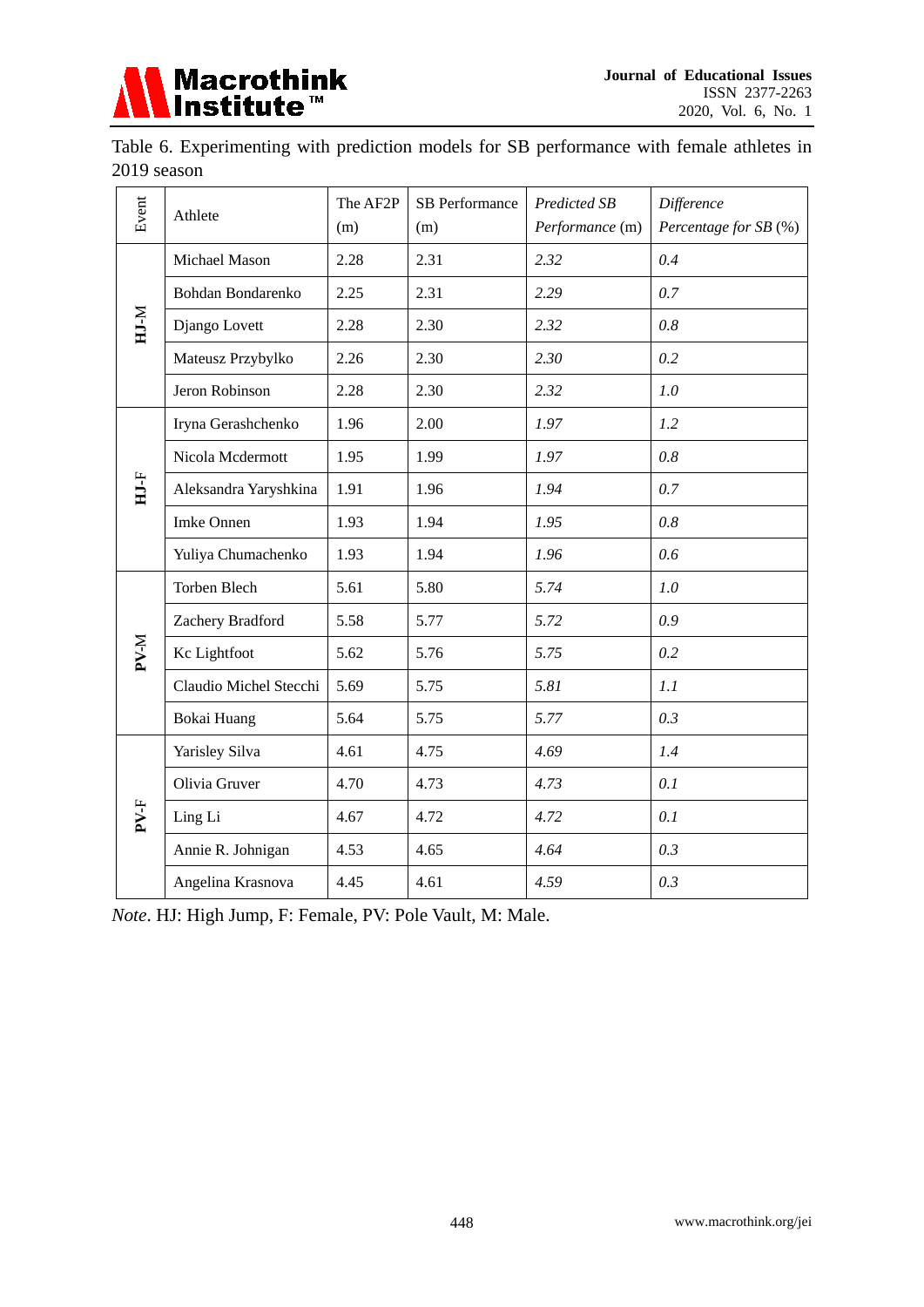

Table 7. Experimenting prediction models for season performance average with female athletes in 2019 season

| Event           | Athlete                | The AF2P<br>(m) | Average<br>Performance<br>(m) | Predicted<br>Performance<br>Average (m) | Difference Percentage<br>for Average<br>Performance (%) |  |
|-----------------|------------------------|-----------------|-------------------------------|-----------------------------------------|---------------------------------------------------------|--|
|                 | Michael Mason          | 2.28            | 2.26                          | 2.25                                    | 0.2                                                     |  |
|                 | Bohdan Bondarenko      | 2.25            | 2.25                          | 2.23                                    | 0.8                                                     |  |
| HJ-M            | Django Lovett          | 2.28            | 2.23                          | 2.25                                    | 1.1                                                     |  |
|                 | Mateusz Przybylko      | 2.26            | 2.22                          | 2.24                                    | 0.9                                                     |  |
|                 | Jeron Robinson         | 2.28            | 2.26                          | 2.26                                    | 0.0                                                     |  |
|                 | Iryna Gerashchenko     | 1.96            | 1.93                          | 1.93                                    | 0.6                                                     |  |
|                 | Nicola Mcdermott       | 1.95            | 1.91                          | 1.92                                    | 0.2                                                     |  |
| $HJ-F$          | Aleksandra Yaryshkina  | 1.91            | 1.89                          | 1.89                                    | 0.2                                                     |  |
|                 | <b>Imke Onnen</b>      | 1.93            | 1.91                          | 1.91                                    | 1.0                                                     |  |
|                 | Yuliya Chumachenko     | 1.93            | 1.89                          | 1.91                                    | 0.3                                                     |  |
|                 | <b>Torben Blech</b>    | 5.61            | 5.54                          | 5.56                                    | 0.3                                                     |  |
|                 | Zachery Bradford       | 5.58            | 5.58                          | 5.53                                    | 0.8                                                     |  |
| PV-M            | Kc Lightfoot           | 5.62            | 5.58                          | 5.56                                    | 0.3                                                     |  |
|                 | Claudio Michel Stecchi | 5.69            | 5.71                          | 5.62                                    | 1.6                                                     |  |
|                 | Bokai Huang            | 5.64            | 5.57                          | 5.58                                    | 0.1                                                     |  |
|                 | Yarisley Silva         | 4.61            | 4.63                          | 4.54                                    | 2.0                                                     |  |
|                 | Olivia Gruver          | 4.70            | 4.55                          | 4.59                                    | 0.9                                                     |  |
| PV <sub>F</sub> | Ling Li                | 4.67            | 4.60                          | 4.57                                    | 0.6                                                     |  |
|                 | Annie R.Johnigan       | 4.53            | 4.48                          | 4.48                                    | 0.0                                                     |  |
|                 | Angelina Krasnova      | 4.45            | 4.46                          | 4.43                                    | 0.7                                                     |  |

*Note*. HJ: High Jump, F: Female, PV: Pole Vault, M: Male.

The prediction equations created in this study were applied to vertical jumping athletes competing in 2019 season and the results are given in Table 6 and Table 7. Values that the model was tested with real data of selected athletes in IAAF 2019 rank list are given in the Tables 6 and 7. The average of percentage differences according to actual performance values of SB and season performance average of selected athletes predicted according to first 2 competitions of season were found as 0.6% in both tables (Tables 6 and 7).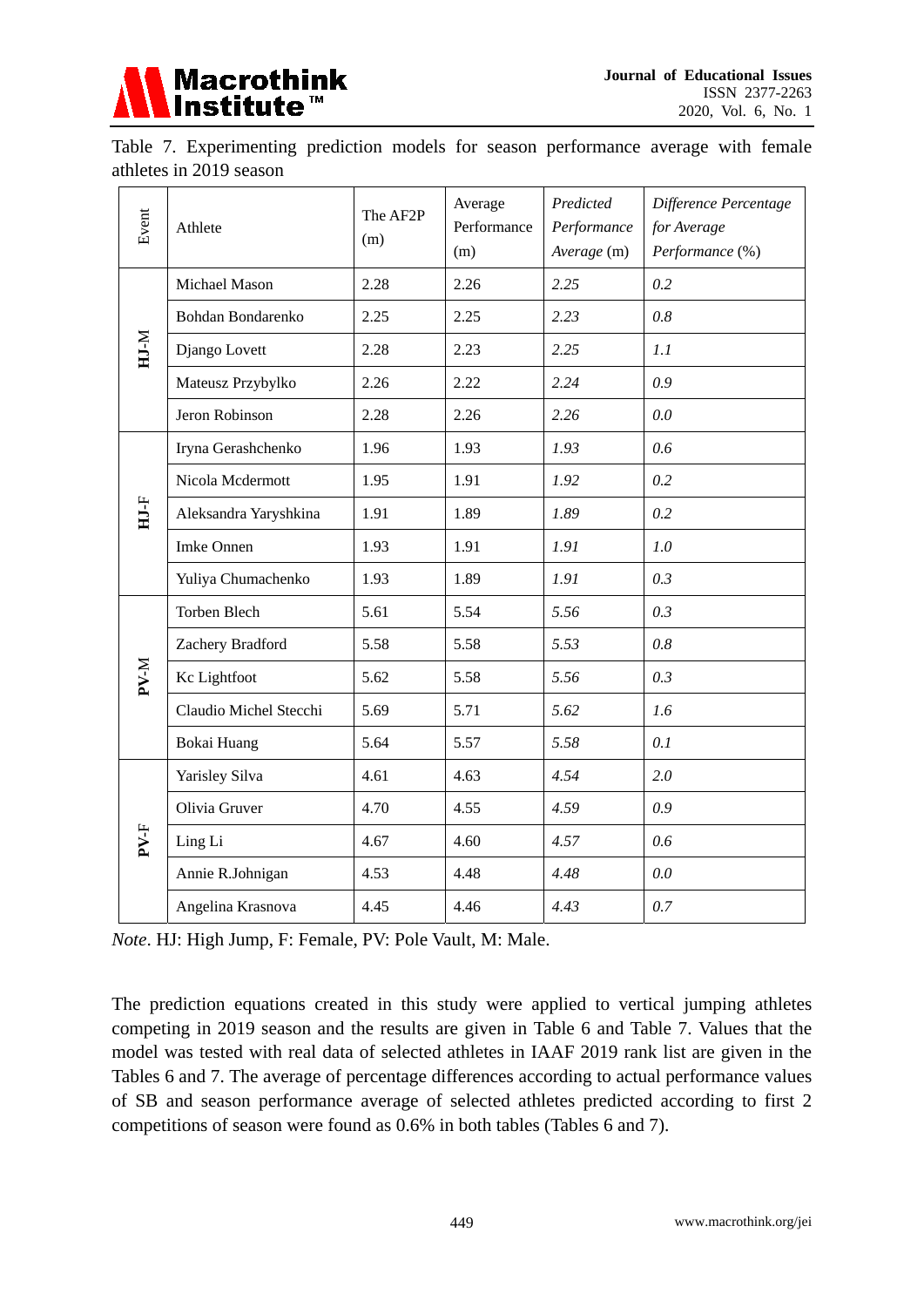

#### **4. Discussion**

Systematic and science-based trainings are important for both coaches and athletes in order to achieve the goals in elite sports. Moreover, coaches while preparing training plans, they demonstrate all of their knowledge, skills, experience, intuition, and creativity. In contrast, very few suggestions exist how coach education programs can develop a strong character in athletes (Kjær, 2019). To provide useful information, for coaches, about prediction models based on season first, season average, and SB performances; the aim of this study was to determine the variables of elite athletes' competition seasons in vertical jumping events of athletics and to determine the relationships between these variables. An important and a critical question that needs to be addressed is how coach educators support sports coaches to acquire new forms of (integrative) knowledge so that coaches can improve athletes' outcomes (Kjær, 2019). The most important finding of this study was even the season first, season average and season end percentages, calculated based on SB performance, may provide very useful information for coaches.

In most sports, number of competitions for world-class athletes has been increased. As the international sport federation has increased the number of competitions for elite and sub-elite athletes, national federations also have begun to organize many more events than previously. As a result, high-performance athletes have started to participate in many more competitive performances than in the past (Issurin, 2008). According to Acikada (2018); while some athletes need more competitions for preparation phase and to get into form, others may need a smaller number of competitions. It is necessary to know that each athlete can keep their form for 2 or 3 weeks depending on his/her training level (Açıkada, 2018). Competition schedules are set by coaches in accordance to athletes' need and both in periodization and preparing the competition schedule, the decisive factor is the biggest championship, sometimes called the main goal of the year. A decisive factor in achieving the efficiency goals of the year is the number of competitions that the athlete will participate in. On the other hand, the second important ones are the other official competitions that the coach chooses to participate in and the informal competitions that are planned to create an opportunity to evaluate the efficiency level of the athlete (Bompa, 2009). In the current study, maximum number of competitions was seen for PV both genders (10.8 for men and 10.00 for female athletes). Also, it was found that open field competitions accepted as the second competition season lasted approximately 3.5-4 months for all jumping events. Acikada (2018) states that when the single contest periodization is made, the length can be 5-5.5 months and when the double contest periodization is performed, the second competition period may last between 3-3.5 months. In accordance with this information, it can be said that the findings of the current study seem to support the literature for HJ (female), PV (female). Rather than these, competition period for other events seems to be a little bit longer than Acikada (2018) stated.

Gandelsman and Smirnov (cited in Bompa, 2009), proposes that an athlete must participate an average of 7 to 10 competitions before reaching peak performance. In this study, athletes reached their SB performance at fourth competition (both genders) for HJ, sixth competition for PV (both genders). These values found in the current study are lower than the ones reported in the literature.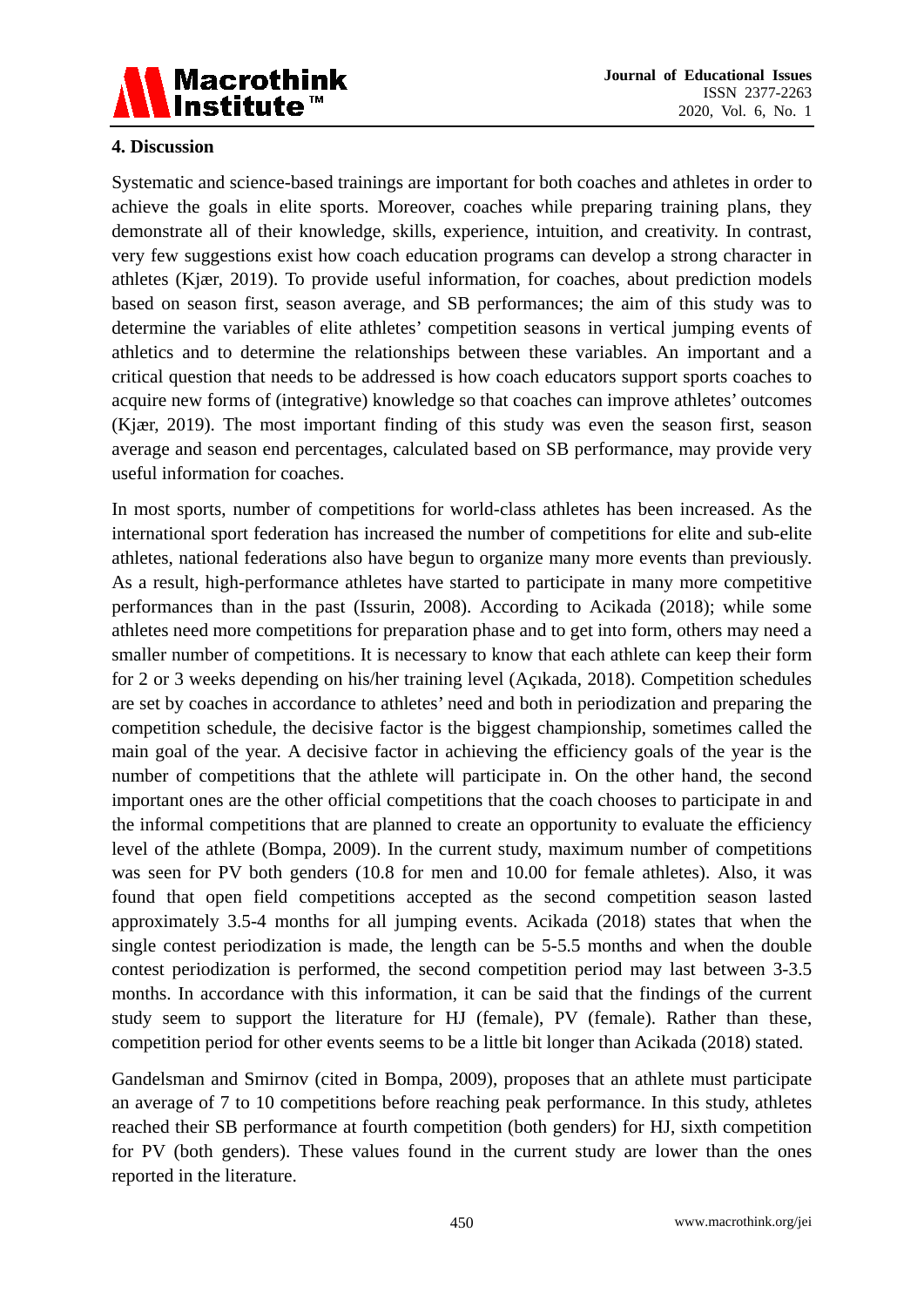# Macrothink<br>Institute™

One of the important outcomes of the current study is that the prediction equations created in this study were applied to real data of selected athletes from IAAF 2019 rank list (vertical jumping athletes competing in 2019 season). According to these prediction equations the average of percentage differences according to actual performance values of SB and season performance average of selected athletes predicted according to first 2 competitions of season were found as 0.6%.

When the prediction equations, applied to selected athletes in Table 6, are analysed in details: It is seen that SB performances are predicted with 1 cm difference for male high jump and 4 cm for male pole vault. On the other hand, for female high jumpers and pole vaulters the prediction is 2 cm different from the real performances. Moreover, if the prediction equations, applied to selected athletes in Table 7, are analysed in details; in the high jump (both male and female) season performance average was predicted with an average difference of 1 cm. In pole vault the equations predicted the season performance average with 4 cm.

As seen from the results of the current study, when the SB and season performance average prediction equations based on the average of the first competition at the beginning of the season are experimented to elite athletes' real performances in 2019 the results seem to be very close to each other. If coaches of selected athletes from Table 6 and Table 7 had applied these prediction equations in the beginning of the season, they would have had visions about the path to their goals.

With this study, by using prediction formulas for high jump and pole vault, coaches will be able to easily create predictions about the SB and season performance average at the beginning of the season. By doing so, if they calculate a result far away from their target, they may have a chance to ask "Is there something wrong?" and re-schedule their plans/programs.

To the best of our knowledge, this study is thought to be original as the prediction equations (season best and season performance average prediction equations based on the average of the first competition at the beginning of the season) created in this study are unique. As far as we know, there were no similar studies in the literature.

#### **5. Conclusions**

High jumpers' season first, season average and season end values were 97% of SB performances and it was about 96% for PV. These percentages with maximum of %4 difference states the fact that the success is not random. Regression analyses were performed according to the relationship between the AF2P, SB, and season performance average and the equations that predict the SB and season performance average were created based on these relationships. The predicted models created according to the season first performance may be considered as early evaluations for the coach and can be used for coaching education. Coaches can benefit the prediction models to predict the SB and season average performances and by doing so in case of calculating a prediction far away from the coach's aim it is possible that the coach can take the necessary measures at the beginning of the season. Moreover, models that create this kind of foresight may be used for other athletics events and/or metric-chronometric disciplines (swimming, triathlon, etc.).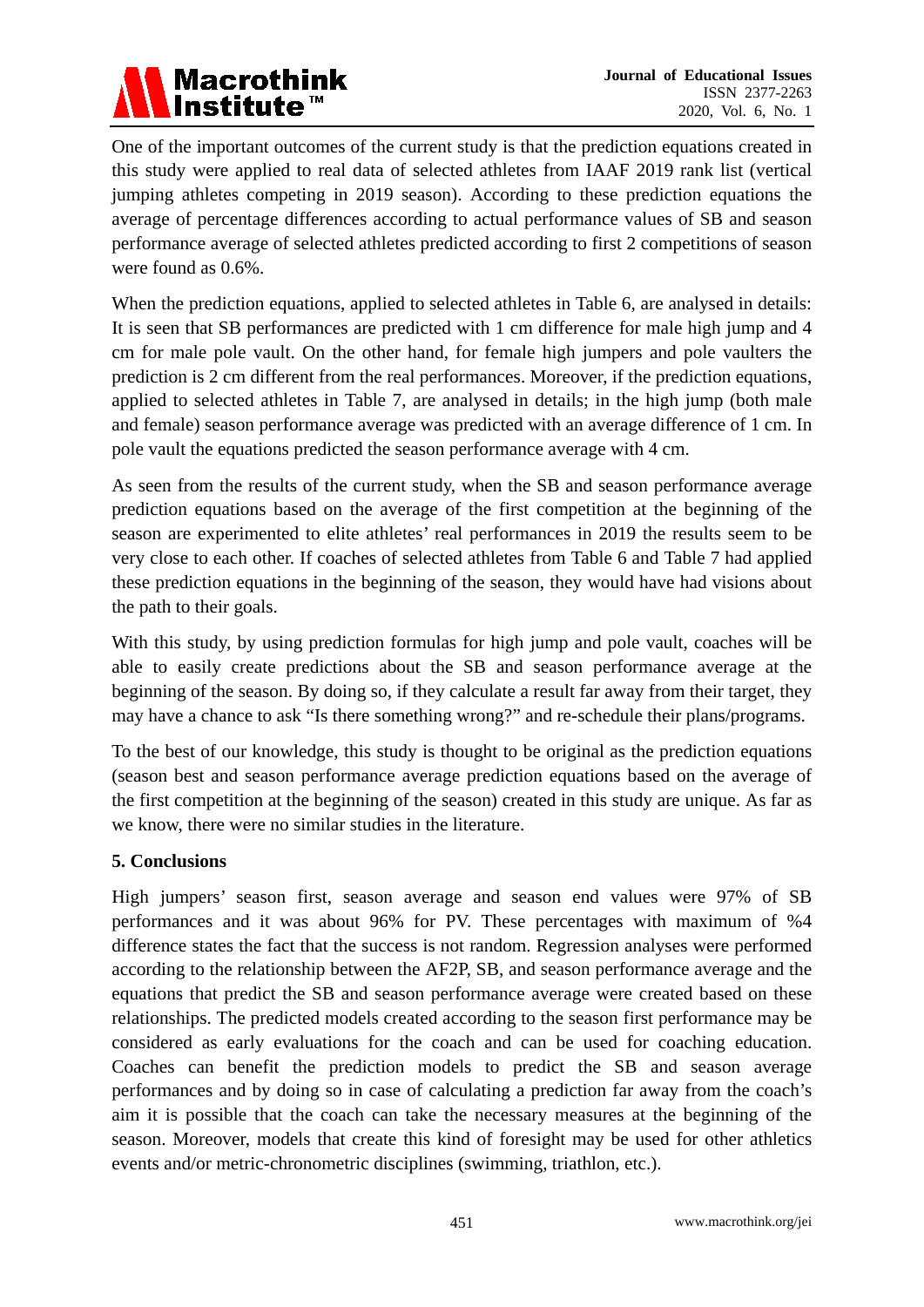

#### **Source of Finance**

During this study, no financial or spiritual support was received neither from any pharmaceutical company that has a direct connection with the research subject, nor from a company that provides or produces medical instruments and materials which may negatively affect the evaluation process of this study.

#### **Conflict of Interest**

No conflicts of interest between the authors and/or family members of the scientific and medical committee members or members of the potential conflicts of interest, counseling, expertise, working conditions, shareholding and similar situations in any firm.

#### **References**

Açıkada, C. (2018). *Training science. Training principles, periodization and form trainings.* Sports Publishing Company.

Açıkada, C., & Bayraktar, I. (2018). Periodization strategies on athletics. In C. Acikada (Ed.), *Training Science* (pp. 387-399). Sports Publishing Company.

Bompa, T. (1994). *Theory and Methodology of Training: The Key To Athletic Performance*. Hunt Publishing Company.

Bompa, T. (2009). *Periodization, Theory and Methodology of Training*. Human Kinetics.

Coh, M., & Supej, M. (2008). Biomechanical model of the take-off action in the high jump—A case study. *New Studies in Athletics, 23*(4), 63-73.

Haff, G. G. (2013). Periodization strategies for youth development. In R. L. Lloyd & J. Oliver (Eds.), *Strength and Conditioning for Young Athletes: Science and Application*. Oxford, UK: Routledge.

Issurin, V. B. (2008). Block periodization versus traditional training theory: A review. *Journal of Sports Medicine and Physical Fitness, 48*(1), 65-75.

Issurin, V. B. (2010). New Horizons for the Methodology and Physiology of Training Periodization. *Sports Med., 40*(3), 189-206. https://doi.org/10.2165/11319770-000000000- 00000

Kjær, J. B. (2019). The Professionalization of Sports Coaching: A case study of a graduate soccer coaching education program. *Journal of Hospitality, Leisure, Sport and Tourism Education, 24*(May 2018), 50-62. https://doi.org/10.1016/j.jhlste.2018.11.001

Matveyev, L. (1981). *Fundamentals of sports training*. Progress Publishers, Moscow.

Naclerio, F., Moody, J., & Chapman, M. (2013). Applied periodization: A methodological approach. *Journal of Human Sport and Exercise, 8*(Suppl. 2), 350-366. https://doi.org/ 10.4100/jhse.2012.82.04

Rebella, G. S., Edwards, J. O., Greene, J. J., Husen, M. T., & Brousseau, D. C. (2008). A